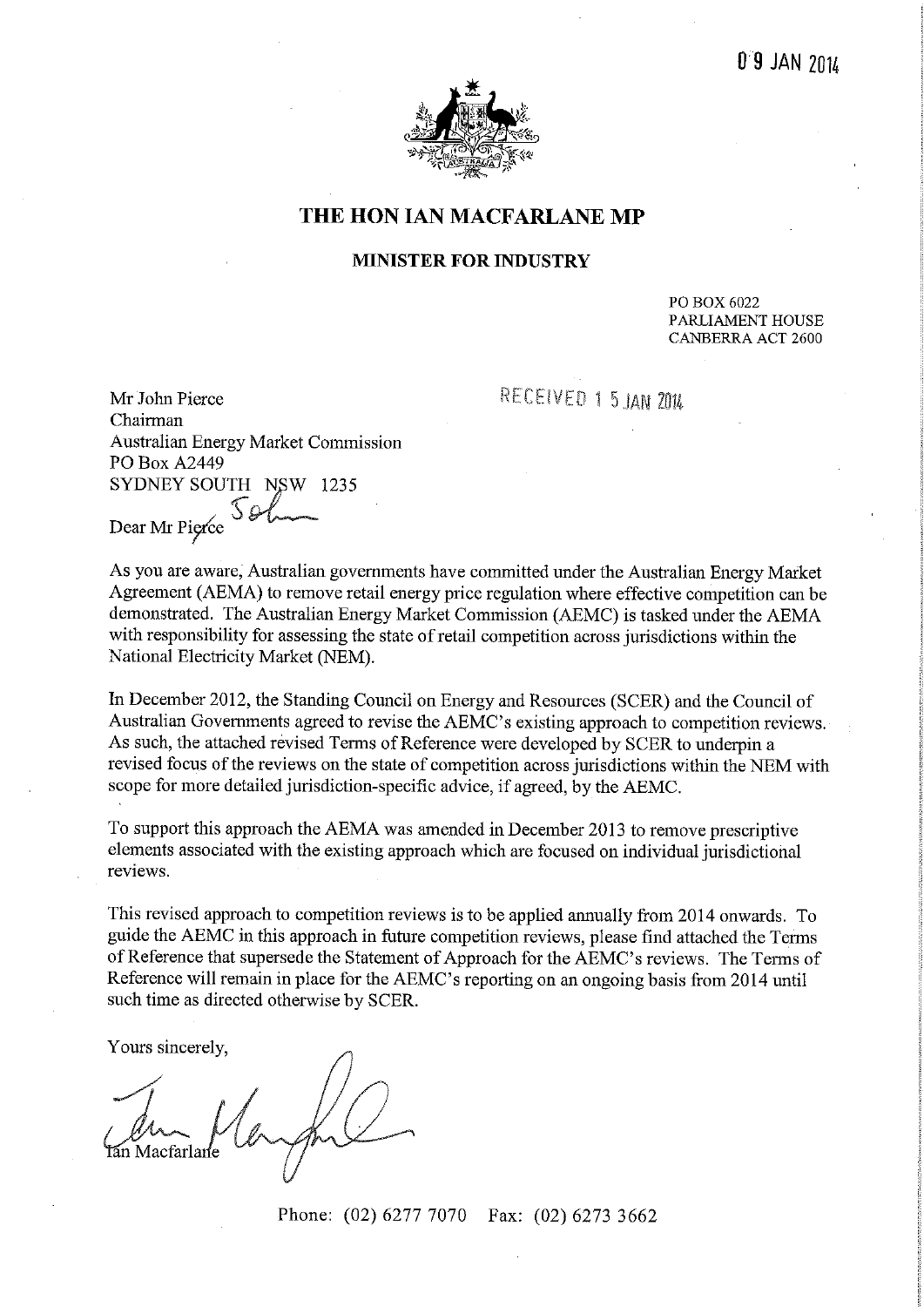## **TERMS OF REFERENCE**

#### **AUSTRALIAN ENERGY MARKET COMMISSION (AEMC) REPORTING ON THE STATE OF RETAIL ENERGY MARKET COMPETITION ACROSS THE NATIONAL ELECTRICITY MARKET**

#### **BACKGROUND**

Australian governments have committed under the Australian Energy Market Agreement (AEMA) to remove retail energy price regulation where effective competition can be demonstrated. The Australian Energy Market Commission (AEMC) is tasked under the AEMA with responsibility for assessing the state of retail competition across jurisdictions within the National Electricity Market (NEM).

From 2007 to 2013 the AEMC, as requested by the Ministerial Council on Energy (MCE), the predecessor to the Standing Council on Energy and Resources (SCER), conducted reviews of retail energy market competition in individual jurisdictions. These reviews were guided by prescription contained within the AEMA and a Statement of Approach approved by the MCE. The AEMC reviewed Victoria over 2007 and 2008, South Australia in 2008, the Australian Capital Territory over 2010 and 2011, and New South Wales over 2012 and 2013. During this period, Victoria and South Australia deregulated retail energy prices from January 2009 and February 2013 respectively and the Australian Capital Territory did not deregulate retail pricing as effective competition could not be demonstrated.

In December 2012, SCER and the Council of Australian Governments agreed to revise the AEMC's existing approach to competition reviews. Accordingly, these Terms of Reference have been developed by SCER to underpin a revised focus on the state of competition across jurisdictions within the NEM, with scope for further more detailed jurisdiction-specific advice on pricing reform by the AEMC, as required.

To support this approach, the AEMA was amended in December 2013 to remove those prescriptive parts of Section 14 and Annexure 3 which were associated with previous methodologies. Also, these Terms of Reference supersede the previous Statement of Approach.

# **OUTLINE**

These Terms of Reference are intended to guide the AEMC's assessment of the state of retail energy market competition across and within jurisdictions in the NEM.

The task entails annual reporting by the AEMC on the state of competition in retail electricity and gas markets across NEM jurisdictions, with scope for more detailed jurisdiction-specific advice on pricing reform as required.

SCER requests this reporting by the AEMC pursuant to section 41 of the National Electricity Law and section 79 of the National Gas Law.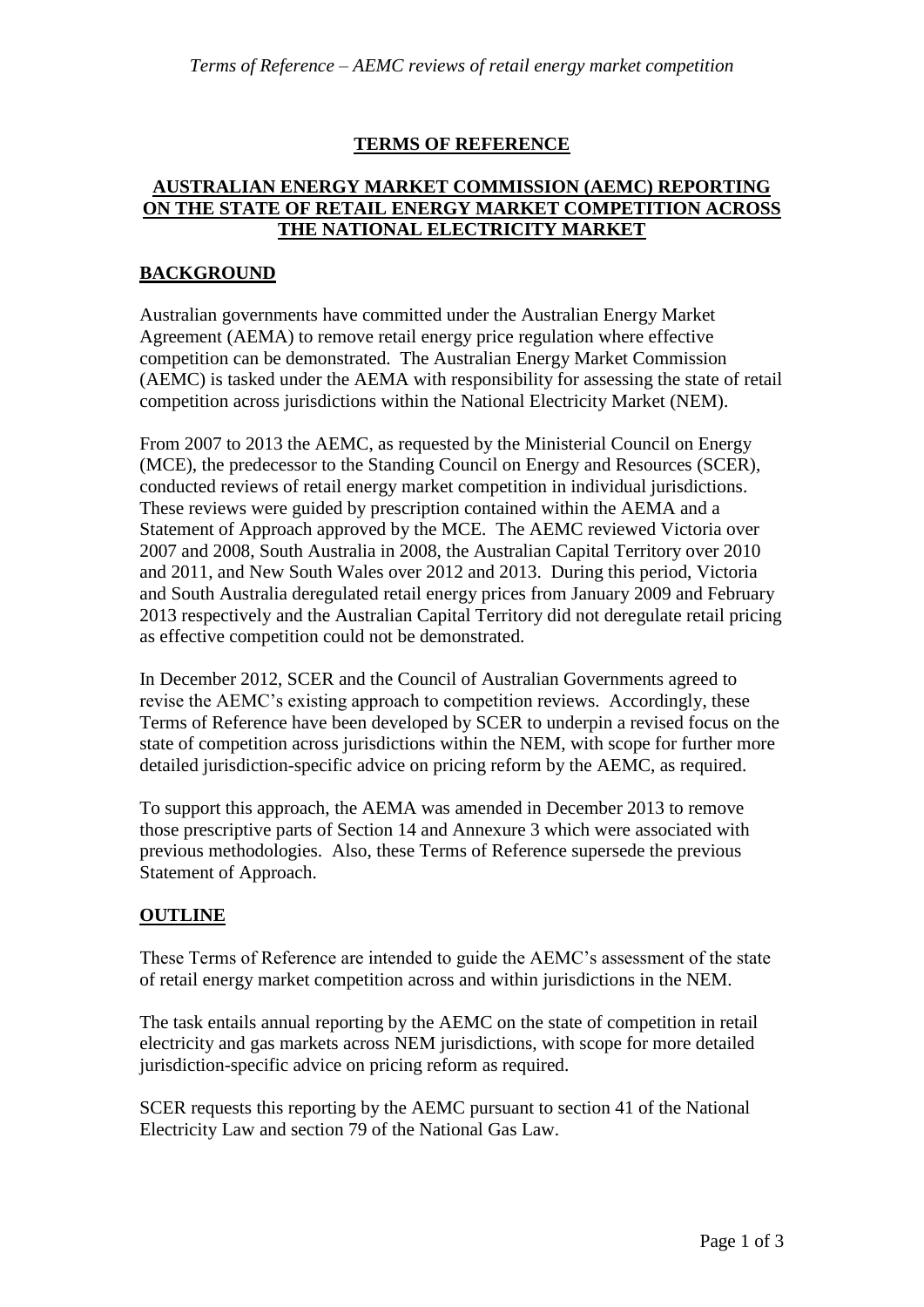The AEMC's reporting is to be carried out in accordance with the assessment framework and processes outlined below.

## **SCOPE**

The AEMC is required to publish an annual report assessing the current status (and possible future development) of retail competition in electricity and gas markets across all the NEM jurisdictions. This assessment is to be based upon objective measures and analysis. The AEMC's reports should also comment on NEM-wide issues that are affecting retail competition. More details on the assessment framework are provided below.

The AEMC's reporting will focus on the small customer end of retail electricity and gas markets as defined by the relevant jurisdictional consumption threshold(s) or any other means the AEMC deems appropriate.

The competition monitoring that occurs as part of the AEMC's annual NEM-wide reviews will principally cover energy markets in jurisdictions that are subject to retail price regulation, but also markets in jurisdictions where prices have been deregulated - mainly for comparison purposes.

As part of this annual reporting, the AEMC is required to advise Energy Ministers whether there are any jurisdictions to which it could usefully provide further advice on how they may transition to price deregulation. SCER would use this advice to inform their potential further directions to the AEMC on the provision of such advice.

# **ASSESSMENT FRAMEWORK**

The AEMC should have regard to the following criteria where practicable, and subject to data availability and resourcing constraints, in assessing the effectiveness of retail competition in energy markets across and within NEM jurisdictions (i.e. they apply for both NEM-wide and any jurisdiction-specific reports).

# **CRITERIA**

- 1. Independent rivalry within the market.
- 2. The ability of suppliers to enter the market.
- 3. The exercise of market choice by customers.
- 4. Differentiated products and services.
- 5. Price and profit margins.
- 6. Customer switching behaviour.

# **CONSULTATION**

The AEMC must consult with jurisdictions during the preparation of its report including on methodology, data collection processes and timelines, with a view to maintaining a consistent approach on assessing competition across jurisdictions.

The AEMC must release its draft report to jurisdictions for their review and comment.